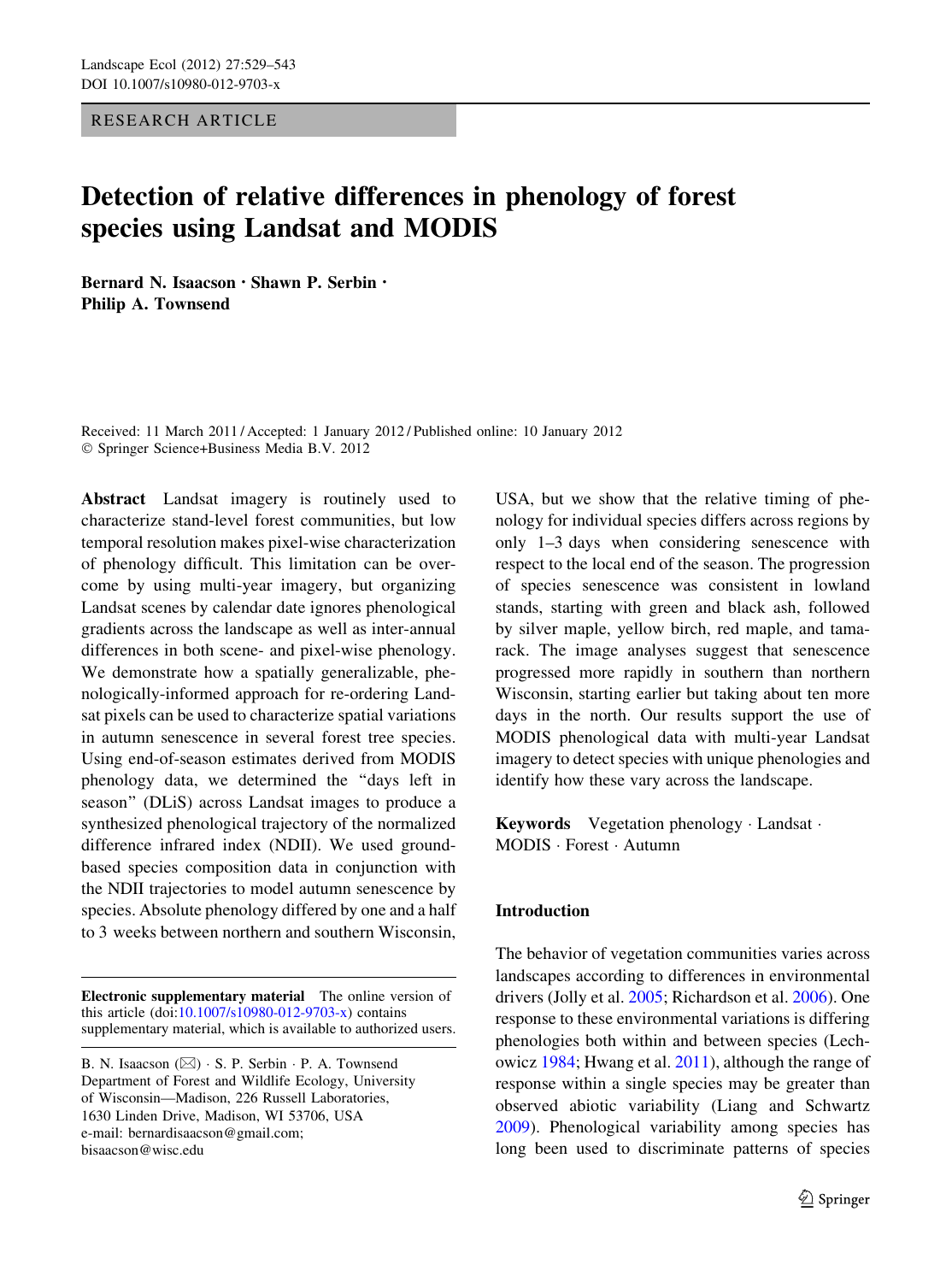composition using well-timed remote sensing data (Wolter et al. [1995](#page-14-0); Dymond et al. [2002\)](#page-13-0). However, climatic differences between disconnected landscapes inhabited by the same species limit the ability to generalize the phenology for a given vegetation type within the region covered by the remote sensing data.

High spectral resolution imagery has been used for species mapping over small areas (Martin et al. [1998](#page-14-0); Williams and Hunt [2002](#page-14-0); Kokaly et al. [2003\)](#page-14-0), while moderate spatial resolution sensors such as Landsat are more commonly used for mapping community types or locally dominant species (Wolter et al. [1995](#page-14-0); Townsend and Walsh [2001\)](#page-14-0) over broad extents. Previous studies have utilized phenological state within well-timed image sets to classify forest types (Wolter et al. [1995;](#page-14-0) Mickelson et al. [1998](#page-14-0); Townsend and Walsh [2001](#page-14-0); Dymond et al. [2002](#page-13-0)). Although knowledge of species phenology has been shown to improve forest classification accuracy, the 15-day revisit interval of Landsat sensors makes them poorly suited to characterize discrete phenological events within a single year (Kodani et al. [2002](#page-14-0)). This is because the timing of particular phenological events shifts slightly from year to year due to inter-annual differences in climate (Lee et al. [2003\)](#page-14-0). Nevertheless, there is consistency in the relative order of events from year-to-year among species in a plant community (Leopold and Jones [1947](#page-14-0); Lee et al. [2003](#page-14-0)).

However, since phenology varies spatially, Landsat image pairs may not (and often, do not) capture specific phenological events, or do not do so across their entirety. Even if phenology can be quantitatively characterized in one Landsat footprint with a set of scenes at ideal calendar dates, phenological relationships cannot necessarily be extended to adjacent scenes with non-ideal image pairs. Within- and across-scene phenological gradients, as well as the absence of well-timed or cloud-free images, prohibit the extension of relationships across scenes. In contrast, multiple years of Landsat imagery have been used to characterize the phenology of a pixel at the Landsat scale (Fisher et al. [2006](#page-14-0)). We feel that to identify species using methods similar to Fisher et al. [\(2006](#page-14-0)), it is extremely important to account for differences in phenology as a consequence of interannual climate variability and spatial gradients.

We examine numerous species in this study, but focus primarily on ash species (Fraxinus spp.). Ash trees exhibit a unique phenology that makes them a useful test taxon. In the upper Midwestern US, ashes are among the last trees to leaf out in spring and first to drop their leaves in the autumn (Ahlgren [1957](#page-13-0); Lechowicz [1984;](#page-14-0) Knutson [1997\)](#page-14-0). Ashes' autumn leaf phenology has been used previously to discriminate dense communities of black ash (F. nigra) in forest type mapping (Wolter et al. [1995](#page-14-0)). Ashes are also of interest because they currently are threatened by the emerald ash borer (EAB, Agrilus planipennis, Haack et al. [2002](#page-14-0)), making the detection of ash an important management objective. The research presented here provides the foundation for the eventual mapping of ash abundance through the observation of landscape phenological patterns using multi-sensor remote sensing data.

Here we demonstrate an approach for species characterization that considers the inherent temporal and spatial variability of phenology across a landscape. Our methods allow us to describe the contrasting phenology of individual species within Landsat pixels in a consistent manner along phenological gradients among landscapes in northern and southern Wisconsin. We believe that our methods will facilitate future efforts to confidently map the abundance of phenologically-unique species at a regional spatial extent.

## Methods

Our approach for characterizing phenology by species across climatic gradients incorporates ground-based data, a rich Landsat time series, and MODIS phenology products. The calendar-date timing of Landsat data are standardized using the MODIS products, and vegetation indices from the date-standardized Landsat data are then used with the ground data to perform analyses of species phenology across the landscape.

Ground-based forest composition data collection

Forest composition data were collected between May 2008 and September 2009, in and around the Flambeau River State Forest (FRSF) in northern Wisconsin  $(n = 49$  sample plots), and Kettle Moraine State Forest (KMSF) in southern Wisconsin ( $n = 99$ ) (Fig. [1](#page-2-0)). We sampled mesic, dry-mesic, and wet-mesic southern and northern hardwoods, as well as wet and wet-mesic northern forest (Tables [1](#page-2-0), [2](#page-3-0)) (Curtis [1959\)](#page-13-0). Weather stations near FRSF show mean January temperature of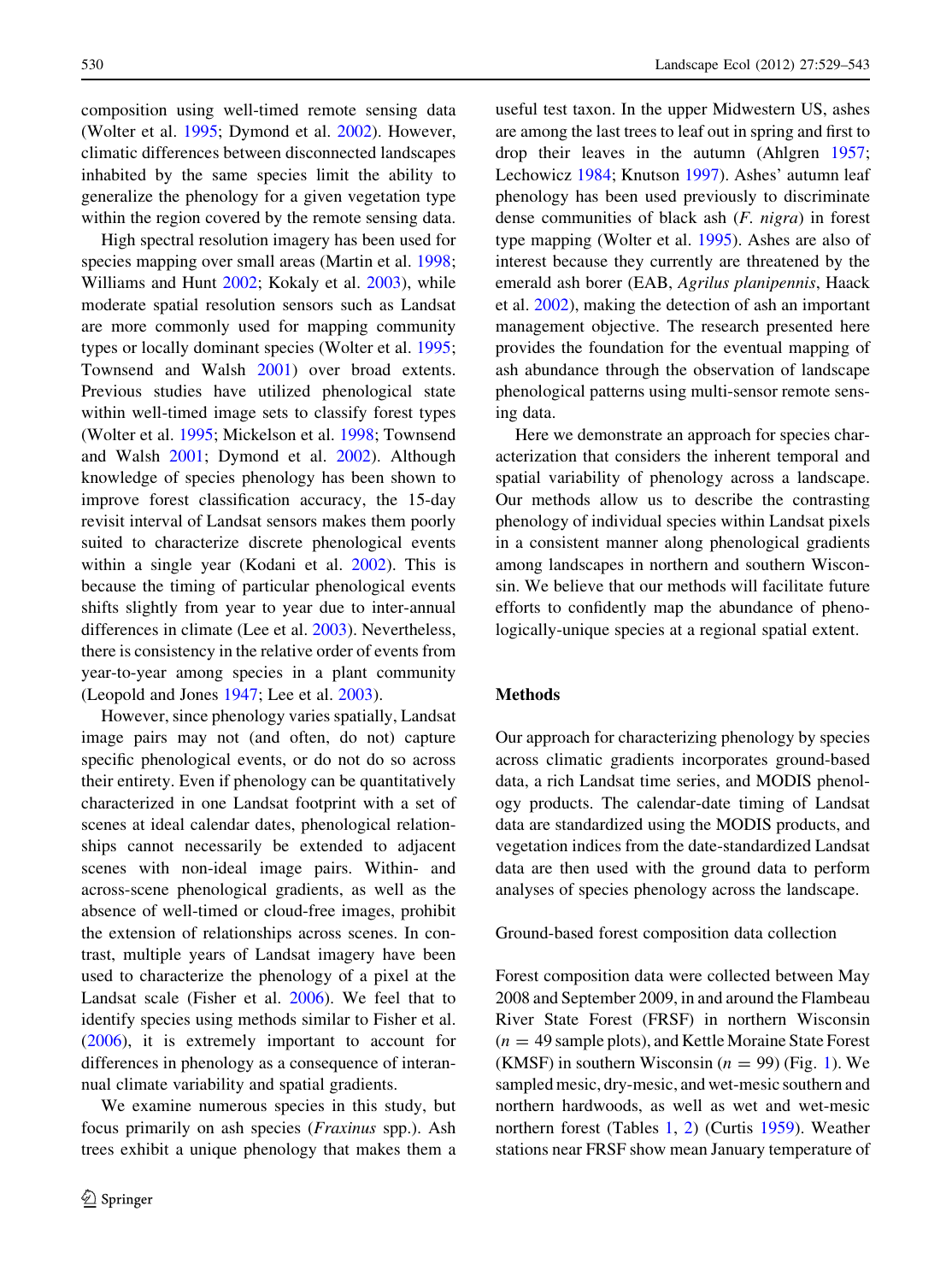<span id="page-2-0"></span>



| <b>Species</b>      | Common name       | $n$ Obs. | Max. observed<br>% of basal area | <i>n</i> Above $50\%$<br>of basal area |  |
|---------------------|-------------------|----------|----------------------------------|----------------------------------------|--|
| Fraxinus nigra      | Black ash         | 35       | 78.3                             | 7                                      |  |
| F. americana        | White ash         | 47       | 41.4                             | $\Omega$                               |  |
| F. pennsylvanica    | Green ash         | 39       | 91.0                             | 9                                      |  |
| Acer rubrum         | Red maple         | 52       | 64.9                             |                                        |  |
| A. saccharinum      | Silver maple      | 8        | 80.9                             |                                        |  |
| A. saccharum        | Sugar maple       | 66       | 63.0                             | $\overline{2}$                         |  |
| Carya ovata         | Shagbark hickory  | 47       | 49.1                             | $\Omega$                               |  |
| Populus tremuloides | Trembling aspen   | 18       | 36.5                             | $\Omega$                               |  |
| P. grandidentata    | Bigtooth aspen    | 25       | 44.9                             | $\Omega$                               |  |
| Ouercus alba        | White oak         | 42       | 23.8                             | $\theta$                               |  |
| O. rubra            | Red oak           | 61       | 57.8                             | 3                                      |  |
| Tilia americana     | American basswood | 51       | 27.4                             | $\Omega$                               |  |
| Ulmus americana     | American elm      | 55       | 34.2                             | $\theta$                               |  |

Table 1 Species-wise field data collected in Kettle Moraine State Forest, southern Wisconsin (ground plot  $n = 99$ , 'n obs.' column represents number of plots on which species was found)

 $-13.4$ <sup>o</sup>C and mean July temperature of 19.3<sup>o</sup>C. KMSF is approximately  $5^{\circ}$ C warmer in January and  $2^{\circ}$ C warmer in July. In addition, KMSF experiences an average of 2,769 accumulated modified growing degree days (GDD, base  $10^{\circ}$ C, ceiling  $30^{\circ}$ C), or 'thermal accumulation units (in units of  $\mathrm{C}$ ),' over the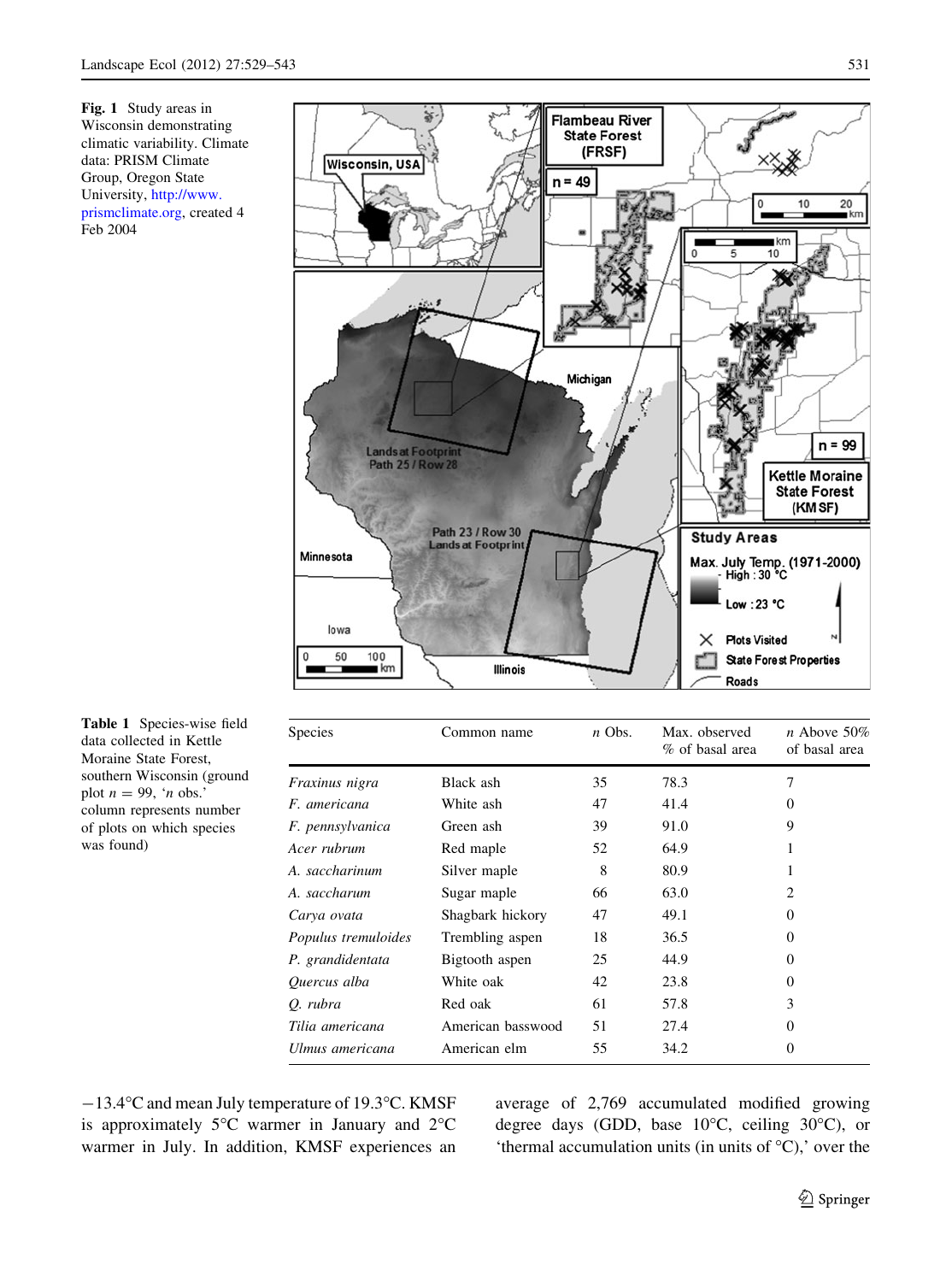<span id="page-3-0"></span>

| <b>Table 2</b> Species-wise field |
|-----------------------------------|
| data collected in Flambeau        |
| River State Forest, northern      |
| Wisconsin (ground plot            |
| $n = 49$ , 'n obs.' column        |
| represents number of plots        |
| on which species was              |
| found)                            |
|                                   |

| <b>Species</b>           | Common name     | $n$ Obs. | Max. observed<br>% of basal area | <i>n</i> Above $50\%$<br>of basal area |
|--------------------------|-----------------|----------|----------------------------------|----------------------------------------|
| Fraxinus nigra           | Black ash       | 25       | 91.8                             | 11                                     |
| F. americana             | White ash       | 16       | 34.9                             | $\Omega$                               |
| Acer rubrum              | Red maple       | 36       | 53.1                             |                                        |
| A. saccharum             | Sugar maple     | 24       | 91.3                             | 6                                      |
| Betula papyrifera        | Paper birch     | 10       | 50.0                             | $\Omega$                               |
| <b>B.</b> alleghaniensis | Yellow birch    | 32       | 27.9                             | $\Omega$                               |
| Larix laricina           | Tamarack        | 5        | 94.4                             | 2                                      |
| Populus tremuloides      | Trembling aspen | 14       | 93.2                             | 3                                      |

length of the season, while FRSF experiences 2,134 modified GDD (Young et al. [2007\)](#page-14-0).

Sample locations were selected through visual interpretation of aerial photographs from the National Agricultural Inventory Program (NAIP), along with stand-level data from timber inventories. Each plot consisted of a perpendicular pair of randomly oriented, bisecting 60 m transects; at the intersection and ends, we measured species-wise basal area in a variableradius plot using a two-factor metric wedge prism, creating five sub-plots. This plot size, twice the dimensions of a Landsat TM pixel, was chosen to ensure that at least one Landsat pixel was fully characterized by the ground area measured (Townsend [2001\)](#page-14-0). Whole-plot composition was calculated from the aggregated sub-plot data, which was then used to calculate species-wise relative basal area by plot. Plot locations were recorded using post-processed differential GPS.

#### Local senescence measures through landsat data

Landsat images were selected based on their atmospheric clarity (cloudiness, aerosol contamination), seasonal timing (June to November), and age (2001–2007) (Appendices 1, 2). Images were obtained from the USGS Global Visualization Viewer website, the Global Land Cover Facility (GLCF), and the WisconsinView website. We projected all data to a common coordinate system, converted them from radiance to top-of-atmosphere reflectance, and manually masked clouds and cloud-shadows. All images were normalized using histogram matching based on the reflectance of dense conifer plantations, which were the most seasonally stable vegetation type on the landscape, and because they captured the spectral range and variation of interest for the study.

We calculated the pixel-wise Normalized Difference Infrared Index (NDII, Hardisky et al. [1983\)](#page-14-0) as a measure of vegetation phenological condition. Previous studies have shown that indices incorporating short-wave infrared radiation are effective for assessing relative differences in leaf loss from thick canopies (Delbart et al. [2005;](#page-13-0) Stimson et al. [2005;](#page-14-0) de Beurs and Townsend [2008\)](#page-13-0), and NDII has been observed to be highly sensitive to foliage water content (Gao [1996](#page-14-0)). Since it does not utilize visible wavelengths, which are more strongly affected by atmospheric conditions, as well as color variability among species in autumn (Lee et al. [2003](#page-14-0)), and the NDII does not saturate at moderate canopy thickness level (Gao [1996\)](#page-14-0), we preferred NDII over NDVI to determine autumn senescence. We defined senescence not as the onset or threshold level of leaf coloring, but rather as the reduction in canopy water content resulting from leaf senescence and drop. NDII is calculated as:

$$
NDII = \frac{\rho_{NIR} - \rho_{SWIR}}{\rho_{NIR} + \rho_{SWIR}} = \frac{TM_4 - TM_5}{TM_4 + TM_5}
$$
(1)

where  $\rho_{\text{NIR}}$  is TM and ETM  $+$  band 4 reflectance, and  $\rho_{\text{SWIR}}$  is TM and ETM + band 5 reflectance.

## Regional phenology data from MODIS phenology products

MODIS-based phenology data were obtained from the North American Carbon Program (NACP). NACP data provide pixel-wise (500 m) phenology metrics for a given growing season's length, date of green-up,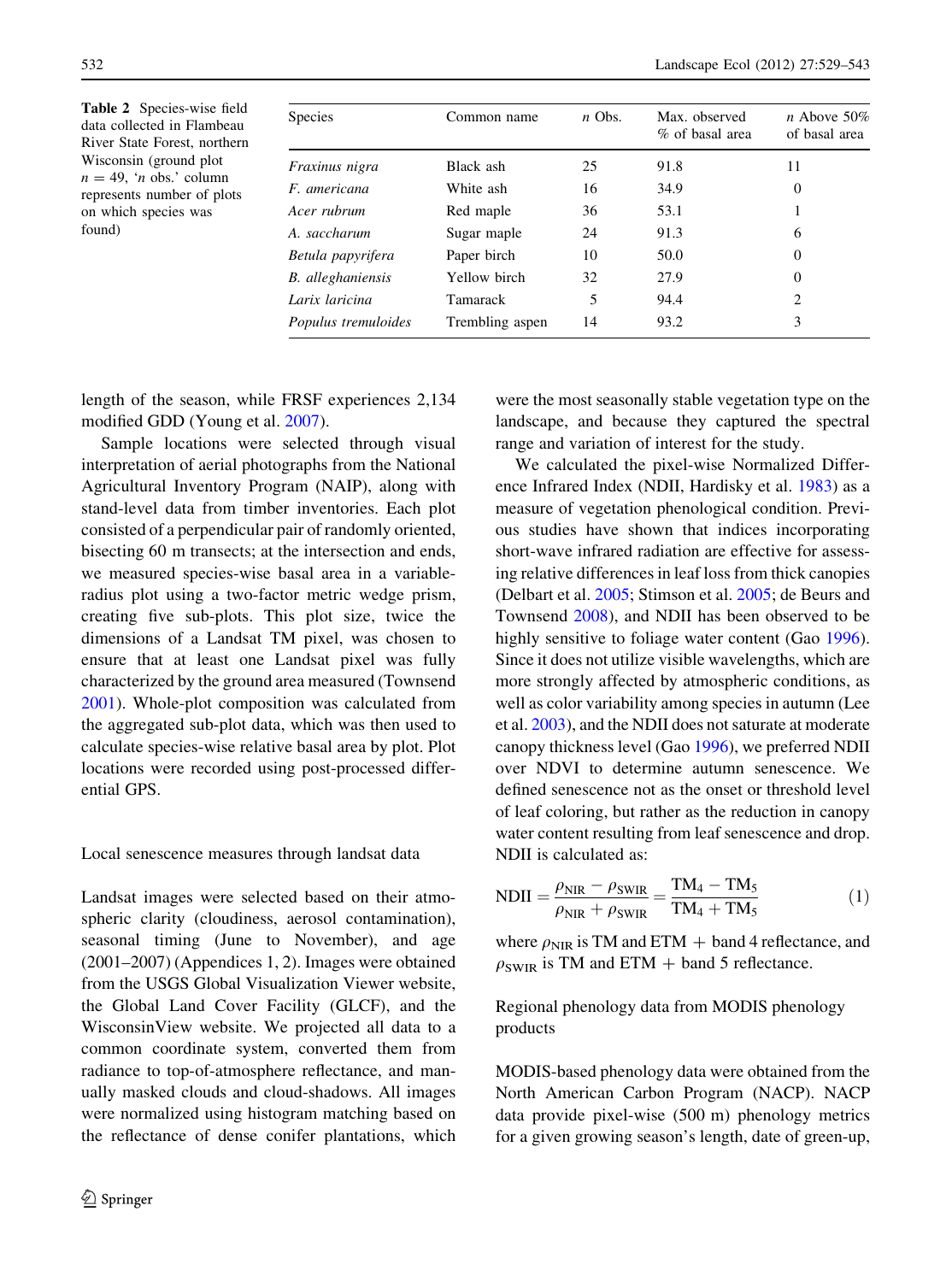<span id="page-4-0"></span>end of season (EOS) date, and other parameters for the years 2001–2004, and 2006–2007 (data available at the time of analysis). These parameters are determined from an asymmetric Gaussian model fit to time-series MODIS NDVI data (Morisette [2009\)](#page-14-0). NACP data are processed and distributed by the MODIS for NACP system (<http://accweb.nascom.nasa.gov> developed under Cooperative Agreement NNH05ZDA001 N-ACCESS with NASA). Though it is based on NDVI, we used the NACP phenology product because it is sufficient to characterize broad-scale differences in land-surface phenology needed to place Landsat pixels in their annual phenological context. We used the NACP EOS for all of the years for which NACP data were available, which constricted the range of Landsat images available.

The NACP data were spatially smoothed in MAT-LAB using a low-pass Weiner filter to reduce finescale variability while retaining sharp boundaries in phenology, such as those occurring at the edges of vegetation cover types. This provided local context to the phenological trends in an area, reducing the possibility that the presence of large, monospecific forests would obscure actual multi-species phenological trends. Data gaps caused by pixel resolution differences were filled using the mean of a  $7 \times 7$ kernel.

Phenological ordering of multi-year landsat pixels, 'Days Left in Season':

Studies have tended to concentrate on spring phenology (Ahl et al. [2006;](#page-13-0) Delbart et al. [2008\)](#page-13-0), but analysis of autumn phenology provides information on important biological processes such as retranslocation of nutrients, and is especially useful for discrimination of deciduous forest types with unique fall signatures. We introduce ''Days Left in Season'' (DLiS) as a new measure of phenology to characterize autumn vegetation dynamics in a biologically meaningful way. From the NACP phenological data, we modeled the DLiS for each forested Landsat pixel in each image. We define a Landsat pixel's DLiS as the difference between the date on which the Landsat image was collected and the EOS date obtained from the NACP phenology data for that pixel for that year (Fig. 2). Data from multiple years were then ordered into a range where the end of the growing season is set to zero  $(2)$ :

 $DLiS = (day \text{ of } year \text{ of } Landsat \text{ image})$  $-$  (EOS date from processed NACP) (2)

DLiS, a representation of absolute phenological position within a standardized growing season, was calculated for each Landsat pixel on the date of each

Fig. 2 Pixel-wise phenological re-ordering of Landsat based on annual MODIS end-of-season estimates. B<sub>4</sub> represents the inflection point of the curve, or timing of senescence

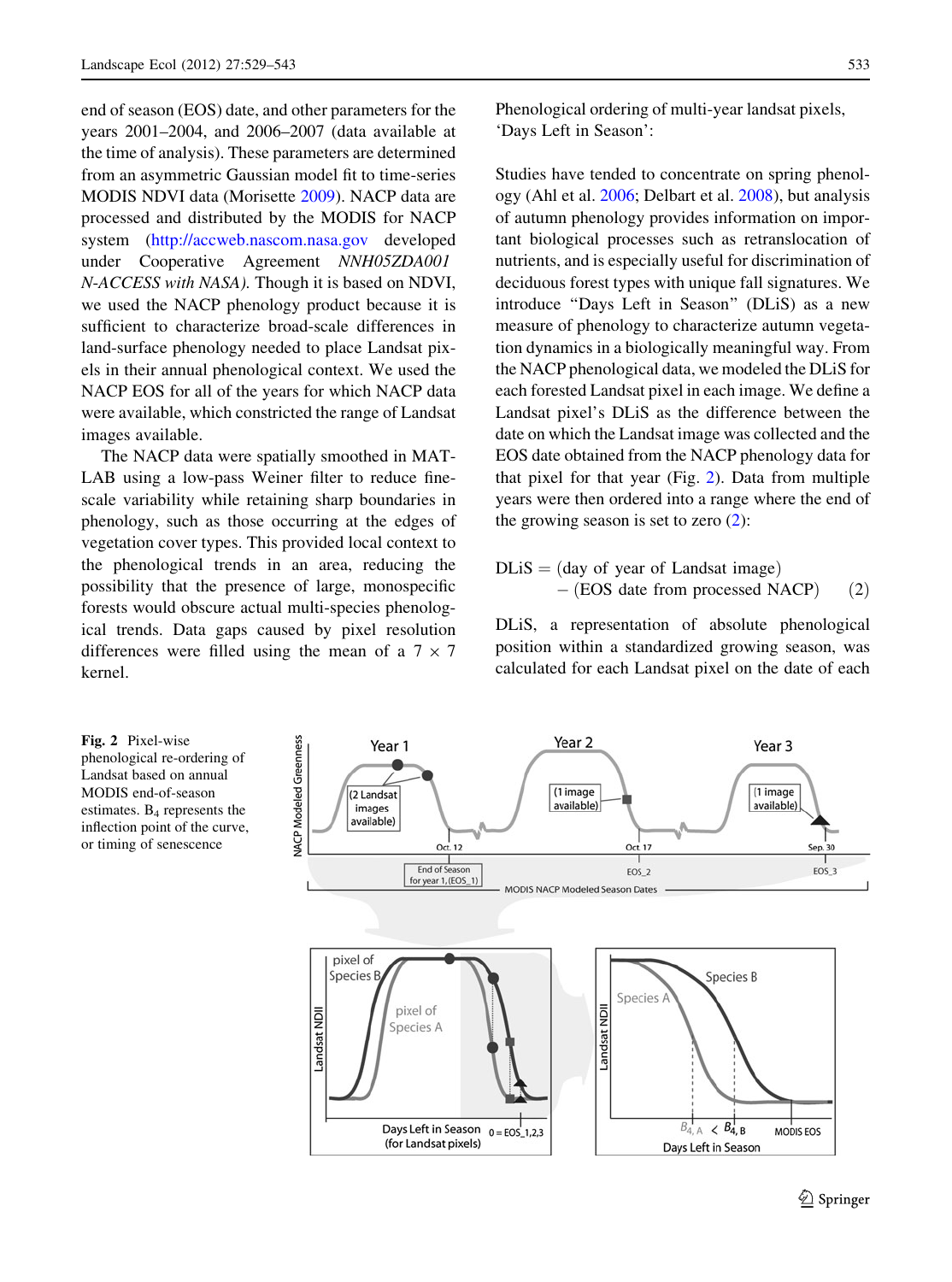<span id="page-5-0"></span>Landsat image. All Landsat pixels within a MODIS cell receive the same DLiS. Resolution differences between the Landsat and MODIS data (30 m vs. 500 m) were addressed by sampling the NACP data at the center of each Landsat pixel (nearest-neighbor resampling). The result is a spatial record of phenological timing that is decoupled from the Gregorian calendar and unaffected by interannual and geographic phenological variability.

## Species-wise phenology

We extracted NDII and DLiS pixel values for each image date at each field plot location. Using weighted non-linear least-squares regression, we fit NDII (dependent variable) to DLiS (independent variable) to chart the phenology of major species in each area (FRSF or KMSF) (Fig. 3). Each ground plot had been imaged by Landsat 15–25 times over 2001–2007, providing the same number of measurements of NDII and DLiS as available images. We plotted all of these together for a study region, and for each species of interest in that region, we weighted the observations with the relative basal area for that species. Plots with a greater proportion of a species were more influential

Fig. 3 Curve fitting parameters (a), senescence duration (inter-quartile range, IQR) to give biological meaning to slope of curve (b), fitted curve for black ash in Kettle Moraine State Forest (c), and fitted curve for sugar maple in Flambeau River State Forest (d). Broken lines in (c) and (d) are 95% prediction intervals; each point represents the value for one pixel in one Landsat image covering one ground plot, weighted by the relative basal area of the species of interest

in modeling the phenology of that species (e.g., Fig. 3). To these data we fit a reverse logistic curve to determine the phenology of each species of interest, where:

$$
NDII(DLiS) = \beta_1 + \beta_2 \left( \frac{1}{1 + e^{\beta_3 * (\beta_4 - DLiS)}} \right)
$$
(3)

 $\beta_1$  was the minimum NDII (i.e., background greenness),  $\beta_2$  was the amplitude of the NDII observations for the pixel,  $\beta_3$  represented the slope of the senescence model,  $\beta_4$  was the position of the inflection point of the curve, and DLiS represented the days left in season. A reverse logistic curve was selected because of its wide use to characterize the pattern of autumn leaf drop in temperate deciduous forests (e.g., Dixon [1976\)](#page-13-0). Due to the rapid onset of snow cover at the end of the growing season as well as the quick response of vegetation to snowmelt in the spring, there were few snow-free Landsat images available in the leaf-off portion of the season that could be used to fit the leaf-off NDII minimum. Where seasonal minima data were not available, we supplemented the Landsat data with NDII values from cloud- and snow-free MODIS imagery to ensure sufficient observations to fit the reverse logistic curve.

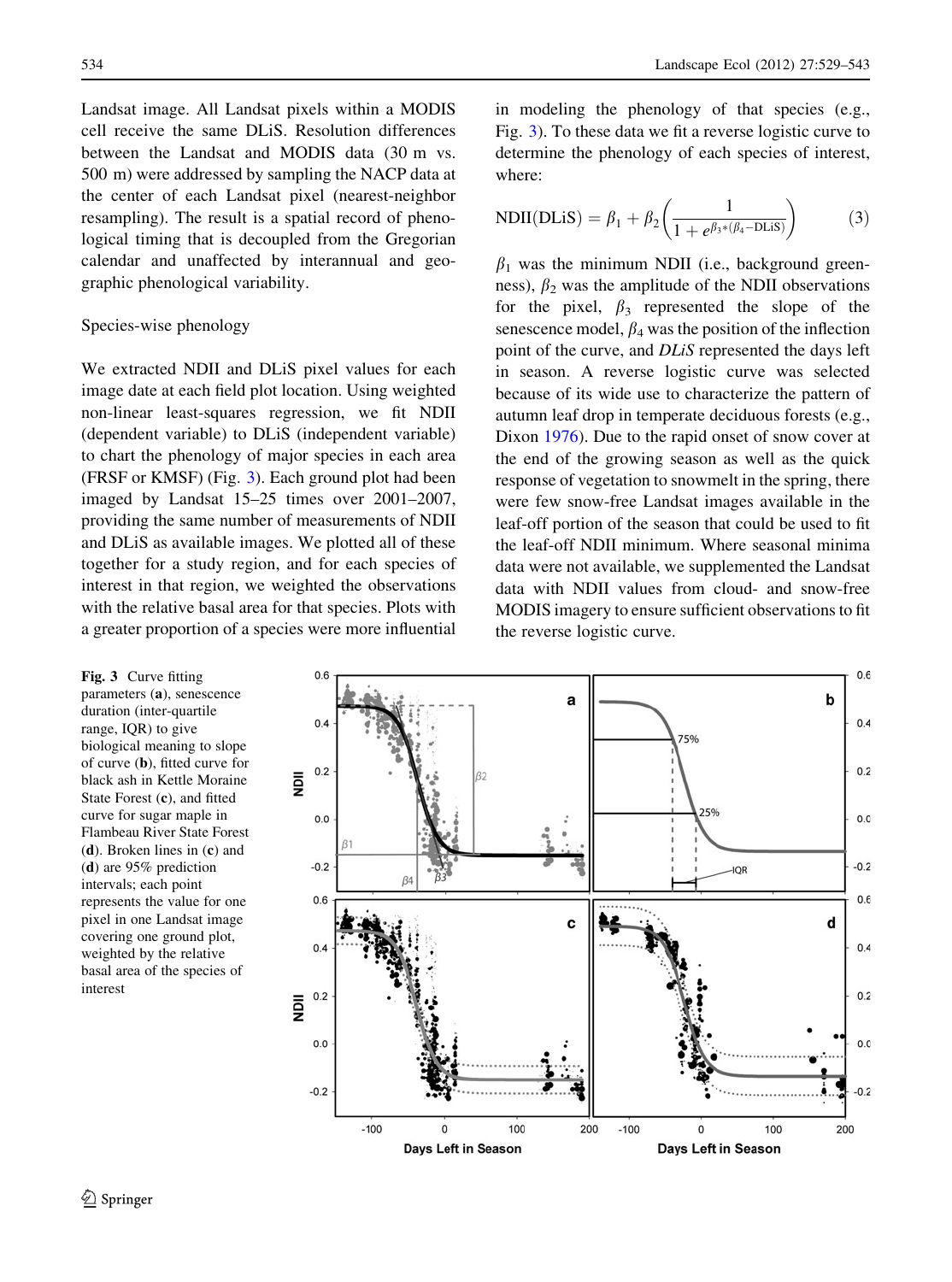Confidence intervals for the best-fit parameters were obtained through 1,000 bootstrap simulations computed using the ''boot'' package (Canty and Ripley [2009](#page-13-0)) in R. These simulated datasets were used to examine model consistency for the same species in different areas. Species-wise comparisons of slopes were conducted via unpaired, two-sided t-tests. We performed a comparison of means test using Tukey's HSD to compare the modeled inflection point of each species in each area (treating the same species in different areas as two separate populations). To give differences in slope biological meaning (i.e., how much longer does it take for the same species to drop its leaves?) we defined a new parameter as the 'inter-quartile range' (IQR). This was the difference (in days) between the DLiS value at 25 and 75% of the maximum NDII value (Fig. [3b](#page-5-0)); IQR duration for the same species in different areas was compared using paired two-sided t-tests.

We also fit phenology models to the data without the DLiS scaling to compare our method against use of calendar date to phenologically order Landsat images across years. For these models, the NACP phenology data were not used; the independent variable value assigned to each Landsat pixel was the day of the year on which the image was acquired. Calendar-date organization is assumed when utilizing image-differencing for species identification, causing images to be treated as phenologically homogenous. While previous work has addressed interannual differences in phenology by using calendar-date organization with an image-wide offset (Fisher et al. [2006\)](#page-14-0), it has been suggested that it is more important to consider spatial differences in phenology (Schwartz et al. [2002](#page-14-0); Fisher and Mustard [2007](#page-14-0)). We compared DLiS to Landsat image calendar date to test whether the method accounted for differences in as well as the interaction between interannual and spatial differences in phenology. Bootstrap simulations following the same procedure were created for this dataset, and were used for comparison to our method.

#### Results

Our results focus on species that are locally abundant enough on individual plots (i.e. basal area  $> 50\%$  of plot BA) to be characterized confidently using imagery. Of the species most commonly found in the southern study area, six had a relative basal area greater than 50% on at least one plot (Table [1](#page-2-0)). For the northern study area, five species met this criterion (Table [2](#page-3-0)). Black ash, red maple (Acer rubrum), and sugar maple (A. saccharum) were abundant in both regions and are used in comparisons between northern and southern Wisconsin. Though it was less abundant than other species in both areas, white ash (F. americana) was included in the analysis because of our interest in ash.

#### Comparisons within species

Black ash exhibits a relatively consistent pattern of senescence between our northern and southern study areas (Fig. [4](#page-7-0)a). For the duration of senescence, the patterns of senescence track each other, although there is a divergence between their phenologies beginning roughly 30 days prior to the completion of senescence. At this point, black ash in the north exhibit a higher minimum NDII than in the south.

Red maple, white ash, and sugar maple have patterns of senescence that are consistent between north and south (Fig. [4](#page-7-0)b–d). NDII decline begins later in the south, and senescence is more gradual in the northern site. For each species, prediction intervals for the curves overlap for the duration of senescence (Fig. [4](#page-7-0)). Summer NDII maxima and winter leaf-off minima for each species are similar in both areas.

For each of the four species examined in both study areas, 95% confidence intervals of the point at which an NDII value of 0.2 is reached do not overlap with the DLiS model, indicating that the timing of senescence is different (Table [3](#page-7-0)). This trait was selected because it was roughly half of the amplitude for most of the curves, was separate from the inflection point parameter, and was less sensitive to differences in understory composition. Despite significant differences in the timing of passing this threshold, the differences using DLiS are much smaller than the differences obtained from an approach using calendar date. Modeled curves for the same species in different areas show the effect of standardizing via DLiS rather than calendar date (Fig. [5](#page-8-0)).

The slope  $(\beta_3)$  from the DLiS method for each species in the northern area differs significantly from that obtained in the southern area (Table [4\)](#page-8-0). Slope is 30–35% more gradual in northern Wisconsin for each of the four species modeled, suggesting that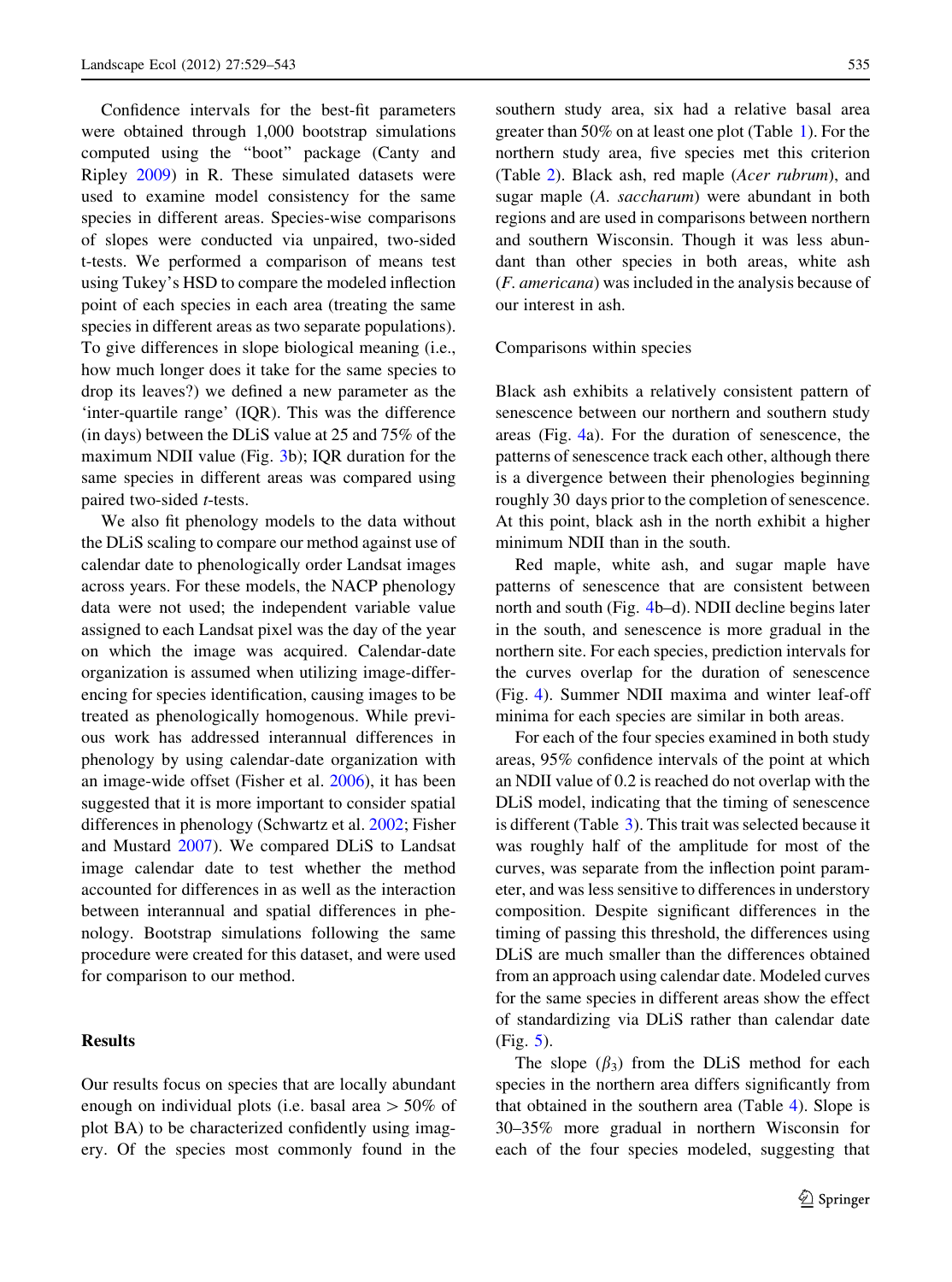<span id="page-7-0"></span>Fig. 4 Modeled curves and 95% prediction intervals for a black ash, b red maple, c white ash and d sugar maple in Kettle Moraine State Forest (KMSF) and Flambeau River SF (FRSF)



Table 3 Differences between phenological timing of curves in days-left-in-season analysis versus conventional day-of-year analysis

| <b>Species</b> | $x$ -axis   | Days left in season or date<br>when $NDII = 0.2$ (days) |                     |                                  |
|----------------|-------------|---------------------------------------------------------|---------------------|----------------------------------|
|                |             | <b>FRSF</b><br>mean                                     | <b>KMSF</b><br>mean | 95% CI<br>difference<br>in means |
| Black ash      | DL iS       | $-37.6$                                                 | $-40.4$             | $2.826 \pm 0.098$                |
|                | <b>DATE</b> | 261.7                                                   | 271.1               | $9.416 \pm 0.077$                |
| White ash      | <b>DLiS</b> | $-26.9$                                                 | $-27.5$             | $0.533 \pm 0.113$                |
|                | <b>DATE</b> | 272.9                                                   | 291.0               | $18.104 \pm 0.062$               |
| Sugar maple    | DLiS        | $-26.0$                                                 | $-24.3$             | $1.655 \pm 0.092$                |
|                | <b>DATE</b> | 273.0                                                   | 292.5               | $19.520 \pm 0.040$               |
| Red maple      | <b>DLiS</b> | $-28.4$                                                 | $-28.2$             | $0.214 \pm 0.106$                |
|                | <b>DATE</b> | 269.7                                                   | 289.0               | $19.330 \pm 0.082$               |

Values shown are the date or days-left-in-season when the modeled NDII = 0.2;  $P \lt 0.001$  in all cases

senescence occurs more rapidly in the south (Table [5](#page-8-0)). Using the bootstrap replicates, an unpaired, two-sided t-test for each species shows that the mean interquartile ranges are significantly greater in the north than in the south, for both the DLiS and day-of-year comparisons, indicating that these species take longer to senesce in northern study area. The difference in senescence duration when using DLiS comparisons is approximately 14 days for black ash, 11 for white ash, 12 for red maple, and 10 for sugar maple. The difference in duration of senescence was reduced but still present in the day-of-year analysis: 4 days for black ash, 7 for white ash, 3 for sugar maple, and 6 for red maple.

### Comparisons among species

Senescence of black ash begins earliest in northern lowland forest stands in FRSF, followed by yellow birch (Betula alleghaniensis), then red maple (Fig. [6](#page-9-0)a). Tamarack (Larix laricina) begins to drop its leaves later than the broadleaved deciduous trees. Minimum and maximum NDII are similar for the broadleaved species, while tamarack's minimum and maximum are lower and higher, respectively. The inflection point of each species is significantly different using Tukey's HSD (Fig. [6e](#page-9-0)).

In the northern upland forest stands in FRSF differences between species are less distinct. Trembling aspen (*Populus tremuloides*) is the first species to begin senescence (Fig. [6](#page-9-0)b). The rate of senescence of aspen is comparatively slower than that of white ash or sugar maple. White ash and sugar maple reach their NDII minima before trembling aspen. White ash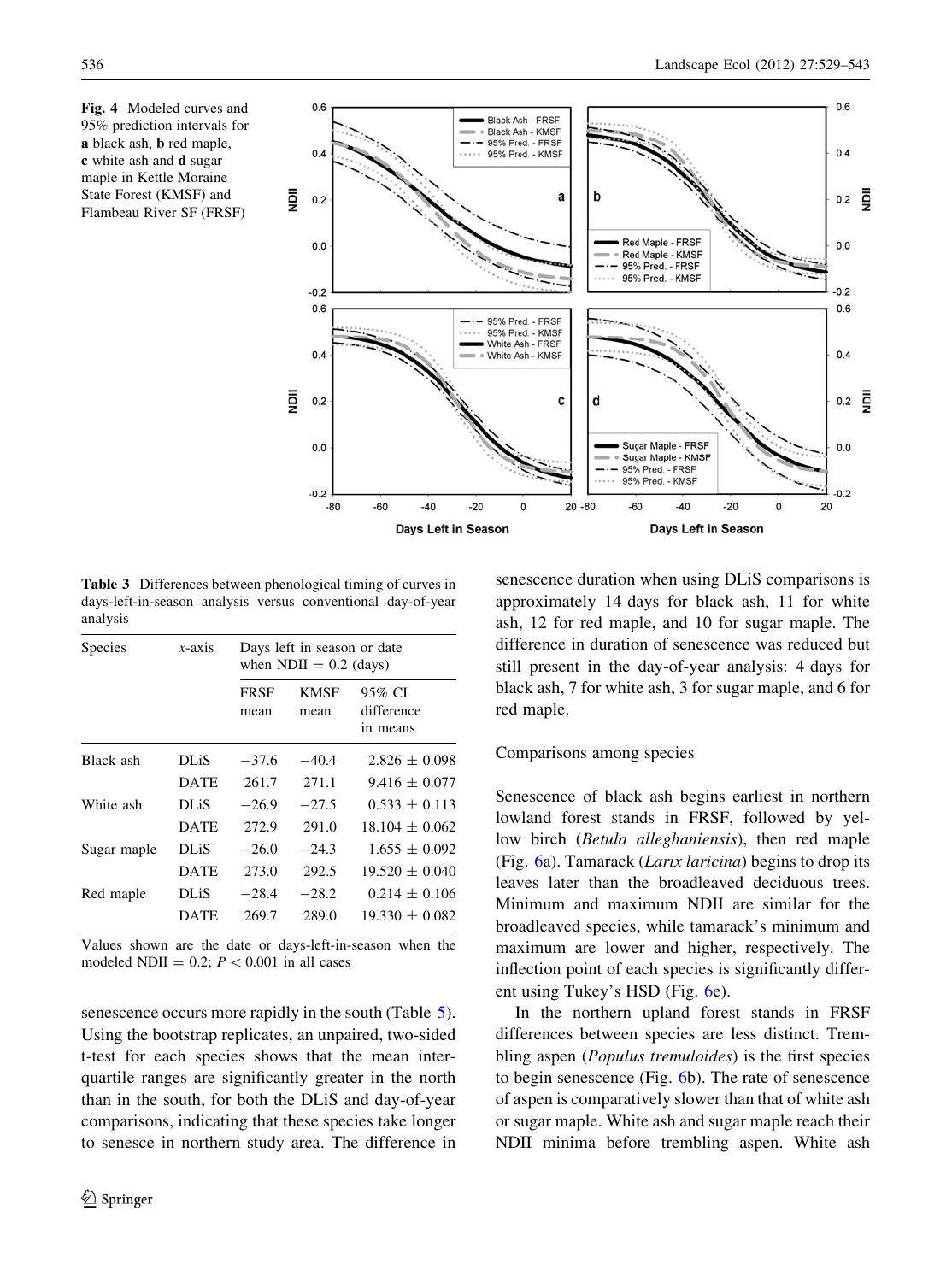<span id="page-8-0"></span>Fig. 5 Modeled curves using phenologicallyinformed ordering (a) and calendar date (b)



**Table 4** Differences in modeled slope  $(\beta_3)$ of autumn senescence in selected species (df = 1998,  $P \le 0.001$  in all cases)

| Species     | Area        | Mean     | Std<br>Dev | 95% CI difference<br>in means |
|-------------|-------------|----------|------------|-------------------------------|
| Black ash   | <b>FRSF</b> | $-0.052$ | 0.004      | $0.0249 \pm 0.0005$           |
|             | <b>KMSF</b> | $-0.077$ | 0.007      |                               |
| White ash   | <b>FRSF</b> | $-0.072$ | 0.010      | $0.0375 \pm 0.0023$           |
|             | <b>KMSF</b> | $-0.110$ | 0.036      |                               |
| Sugar maple | <b>FRSF</b> | $-0.071$ | 0.007      | $0.0308 \pm 0.0007$           |
|             | <b>KMSF</b> | $-0.101$ | 0.008      |                               |
| Red maple   | <b>FRSF</b> | $-0.066$ | 0.005      | $0.0352 \pm 0.0007$           |
|             | KMSF        | $-0.101$ | 0.011      |                               |

begins and completes senescence prior to sugar maple, although there is very little difference in the patterns of senescence of the two species, and the inflection point is not significantly different.

Lowland forest stands in the southern study (KMSF) area are characterized by four locally abundant species: black ash, green ash (F. pennsylvanica), red maple, and silver maple (A. saccharinum) (Fig. [6](#page-9-0)c). Both ash species in this area begin senescence 10–15 days earlier than their maple counterparts, and the difference in timing between species is significant. Black ash starts to senesce slightly later than green ash, while red maple is slightly later than silver maple. Silver maple senesces more rapidly than the other species.

In the southern upland forest stands (KMSF) there is little variation between sugar maple, white ash, and red oak (*Quercus rubra*) (Fig. [6](#page-9-0)d). White ash

Table 5 Difference in senescence duration (inter-quartile range) within species between northern (FRSF) and southern (KMSF) Wisconsin, and between days-left-in-season organization versus Landsat image date organization (DATE)

| <b>Species</b> | x-axis      | <b>FRSF</b><br>mean | <b>KMSF</b><br>mean | 95% CI difference<br>in means |
|----------------|-------------|---------------------|---------------------|-------------------------------|
| Black ash      | DL iS       | 42.5                | 28.8                | $13.69 \pm 0.25$              |
|                | <b>DATE</b> | 36.6                | 32.3                | $4.24 + 0.21$                 |
| White ash      | DL iS       | 30.9                | 20.4                | $10.55 + 0.28$                |
|                | <b>DATE</b> | 17.8                | 10.8                | $6.97 \pm 0.34$               |
| Sugar maple    | DLiS        | 31.4                | 21.8                | $9.61 + 0.22$                 |
|                | <b>DATE</b> | 13.4                | 10.3                | $3.18 \pm 0.43$               |
| Red maple      | DLiS        | 33.7                | 22.1                | $11.70 + 0.22$                |
|                | <b>DATE</b> | 24.7                | 18.4                | $6.29 + 0.28$                 |

Values shown are the number of days it takes to progress from 75% of NDII amplitude to 25% of NDII amplitude; for all comparisons,  $P < 0.001$ , df  $> 1000$ 

senescence begins earliest, and has an inflection point significantly different from sugar maple and red oak, but the difference is slight (roughly 1–2 days) compared to the difference observed between lowland ash and lowland maple. The patterns of senescence in this area have very similar maxima and minima.

The senescence patterns of forest species in southern and northern study areas are not identical, but do overlap substantially. Generally, differences between species are consistent with the observation that all ash species in this study drop their leaves before neighboring species, but the difference is not significant for white ash in northern uplands.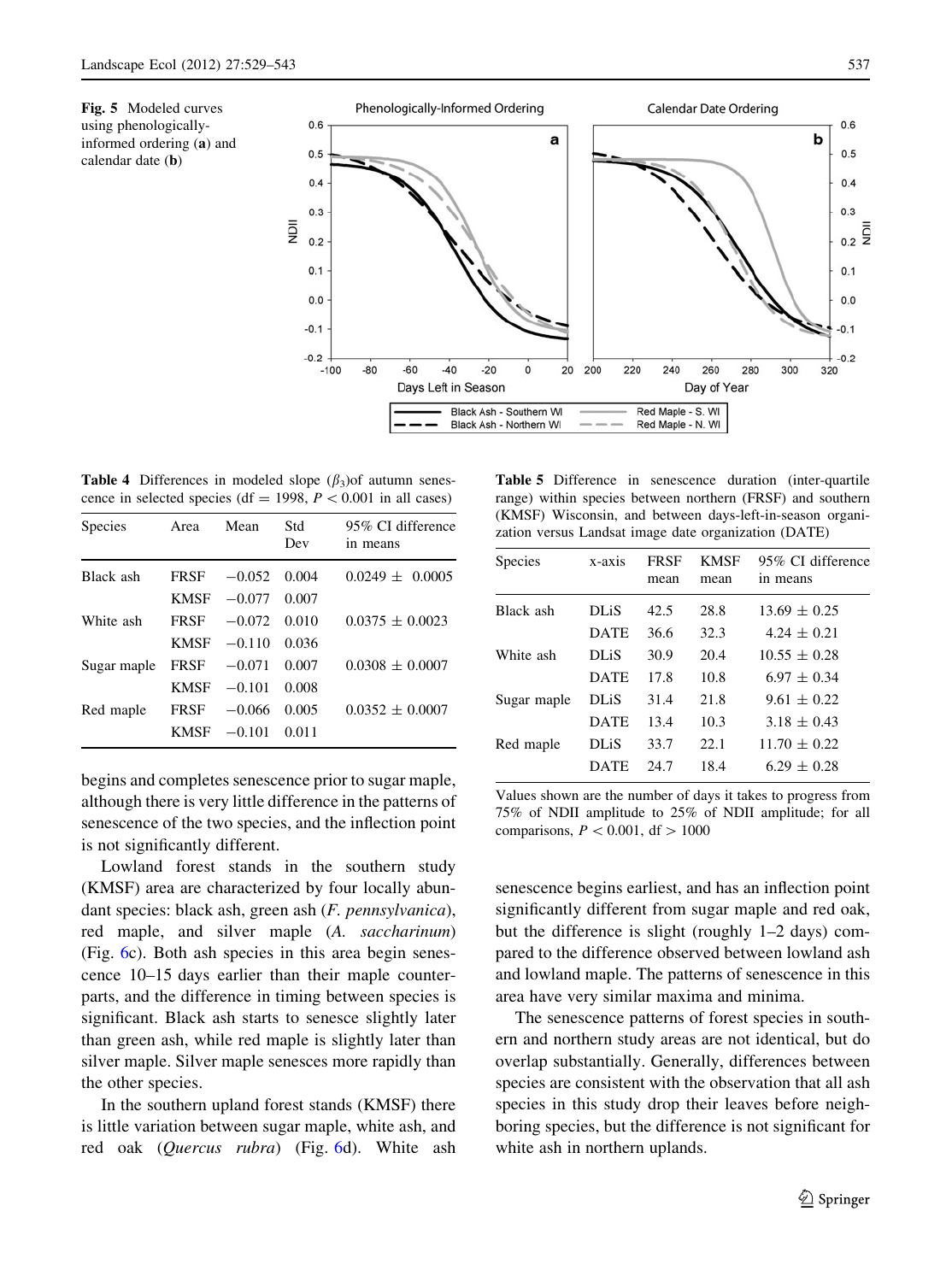<span id="page-9-0"></span>Fig. 6 Species-wise phenology in a lowland stands in Flambeau River State Forest (FRSF), b upland stands in FRSF, c lowland stands in Kettle Moraine SF (KMSF), d upland stands in KMSF. Means comparisons (e) using Tukey's procedure on modeled inflection points  $(\beta_4)$  from bootstrapped datasets for each species. Different letters show significant comparisons  $(\alpha = 0.05)$ 



#### Discussion

#### Methodological considerations

The scaling method we present produces modeled patterns of senescence that are spatially and temporally comparable for prominent forest tree species in southern and northern Wisconsin. Our approach utilizes a measure of greenness (NDII) from multiple years of Landsat imagery, along with regional NACP (MODIS-derived) phenology information, to temporally align patterns of senescence (based on DLiS) between two areas that are geographically and climatically different. Alignment of the timing of senescence in different regions is necessary for comparisons of species phenology across climatically varying landscapes.

Due to interannual variability in weather and other drivers of vegetation phenology, the same calendar date in different years may not correspond to the same phenological date for a single species in a given location. As well, phenological dates within an image may be different for a single species in that image if a phenological gradient is present. Attempting to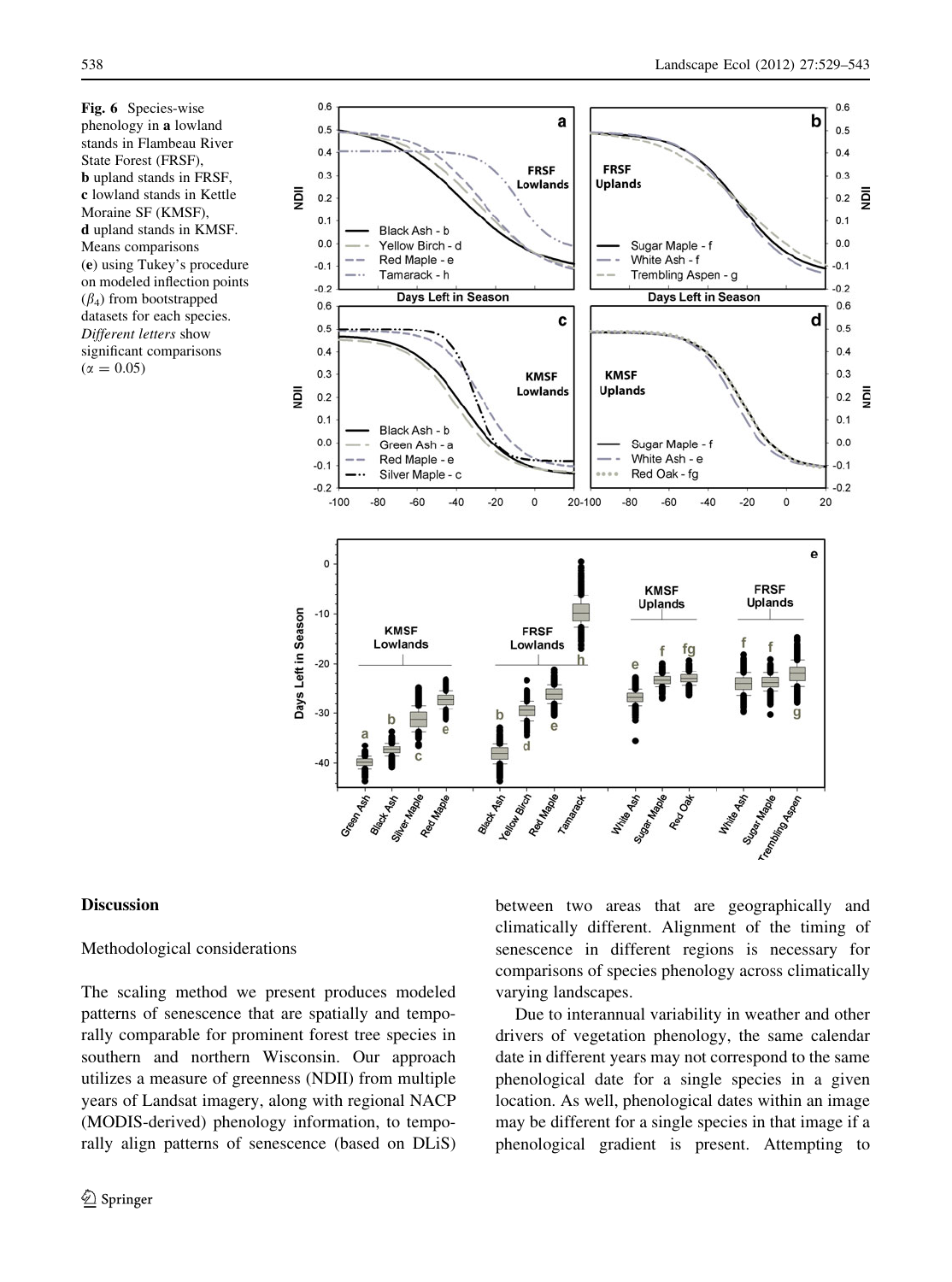elucidate phenological differences between species using data from multiple years and across phenological gradients without a correction for both confounds drawing insights into the traits of these species. To demonstrate this, we compared DLiS for autumn phenology to a model with day of year as the independent variable.

Our method overcame limitations evident in using calendar dates to characterize phenology when climatic gradients exist within images. While the day of year analysis confirmed that phenological timing differs by 1.5–3 weeks between northern and southern Wisconsin (Table [3](#page-7-0); Fig. [5](#page-8-0)), our method minimized this difference for an individual species, while still demonstrating differences between species. Though there is a difference in the calendar date timing of leaf drop between study areas, DLiS accounted for much of the phenological difference caused by geographic variability by scaling those patterns with spatial estimates of broad-scale phenology. Our phenological alignment method facilitates the description and comparison of variations within species and across climatic gradients that are not obvious or apparent using day of year alone (Fig.  $6$ ), and shows that variations in land-surface phenology corresponded systematically with variations in species composition. For our purpose, DLiS represents a significant advantage over calendar-date organization of Landsat images from multiple years because the latter does not account for spatial or interannual differences in autumn phenology. These differences must be reconciled to utilize the ordered timing of species senescence in a meaningful effort to map a species across phenological gradients and to compare phenological patterns among species.

A spatially generalizable method such as this is essential to examine the relative phenological trends of species across the landscape. Fisher et al. ([2006\)](#page-14-0) incorporated inter-annual phenological variability into an analysis of Landsat data by scaling the images from a given year by a uniform, image-wide offset. Our method extends this approach in that we bring Landsat pixel data into phenological rather than temporal alignment, thus accounting for spatial variability of phenology within and across Landsat scenes. There are, however, limitations to our approach to consider.

The DLiS method is dependent on the depth of the satellite record. For areas where coverage is sparse, there may be too few images to produce robust results. Several approaches could increase the number of images used in the analysis, and thus strengthen the modeling:

- (1) use poorer quality Landsat images (clouds, haze) with temperature or other corrections following Fisher et al. [\(2006](#page-14-0)) to utilize more images within the same time frame,
- (2) employ synthesized Landsat-scale data from MODIS (Roy et al. [2008;](#page-14-0) Hilker et al. [2009](#page-14-0)), or,
- (3) increase the range of years across which Landsat scenes are collected through the use of a different phenology product.

The disadvantages of the first two approaches include increased noise in the pixels being modeled. In the case of  $(2)$  $(2)$ , the scale at which synthesized-image algorithms characterize phenology may be too coarse to capture fine-scale differences between species. Since synthetic images can only accommodate phenological changes observable at the MODIS scale, variations in 500 m phenology due to species composition reflect species composition at the 500 m scale, not the finer scale. This increased pixel complexity may decrease the signal from individual species, impairing performance of species-wise phenology estimates.

A different time range could also be used to increase the available images, but we were limited by the range of years in which NACP products were available (2001–2007). Use of data from a sensor system that has operated for a longer period, such as AVHRR, or the use of the full temporal span of available MODIS data would allow more fine-scale imagery to be included in the analysis. Alternative phenological scaling products do not need to be limited to satellite data; an acceptable surface could be created from appropriate ground-based climate data. Such a product would need to be region-specific, as models to predict phenology are constrained by different abiotic conditions in different regions (Jolly et al. [2005\)](#page-14-0). Satellite images may be preferable to climate data for estimating phenology because they capture the actual status of the imaged vegetation.

Expansion of the time range to increase finer-scale data availability would also lean more heavily on the assumption that the vegetation community composition remained stable throughout the study period. For our purposes, i.e. examining long-lived tree species, we felt our 7 year interval to be justifiable. However,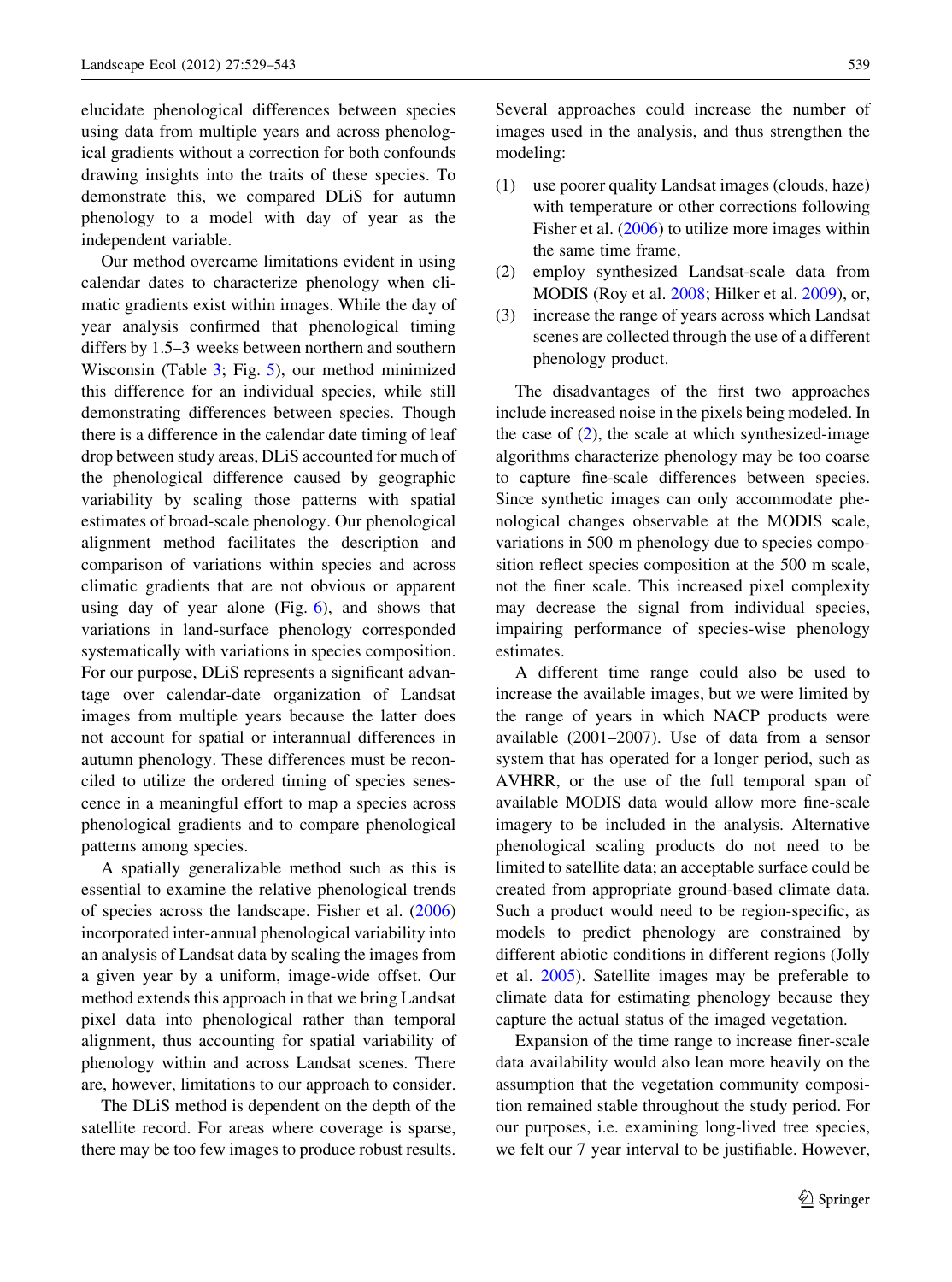for vegetation communities with more dynamic composition, shorter 'windows' of available fine-scale images may further constrict the data available for analysis, even with the use of alternative phenological scaling data.

Acceptable fine-scale phenological data were also scarce during the leaf-off portion of the year, due to expansive snow cover throughout the Wisconsin winter. This presented a challenge for characterization of seasonal NDII minima. NDII values increase with the presence of snow and ice (Delbart et al. [2005\)](#page-13-0), so areas that receive plentiful and early snow have few leaf-off Landsat images that can be used. Exclusive use of Landsat imagery to model pixel-wise phenology resulted in poor fits for or the inability to model the leaf-off minimum portion of the curves, so we supplemented this portion of the Landsat record with NDII images calculated from snow-free MODIS images. We observed no considerable difference between leaf-off NDII derived from coincident Landsat (median  $= -0.075$ , standard deviation  $= 0.071$ ) and MODIS (median  $= -0.089$ , standard devia $tion = 0.058)$  imagery. While this represented a departure from the Landsat-scale assessment of the phenological status of each pixel, the spatial variability in vegetation NDII was greatest during senescence or during the growing season, rather than during the winter dormant period.

## Phenology of species

When considered in relation to their respective plant communities, and not geography, we observed that ash species were the first to drop their leaves. However, when compared across communities, all Fraxinus members did not undergo senescence prior to all other species: upland-inhabiting white ash dropped its leaves at about the same time as lowland maple species, while lowland-inhabiting black and green ash dropped their leaves before all other species that we modeled. This observation, with white ash senescing early for an upland species but intermediate when considered together with lowland species, is consistent with the results of Lee et al. ([2003](#page-14-0)). In most cases, however, the intrinsic nature of diverse forest communities increased the amount of overlap between species.

Species that are larger or more abundant on a site contribute comparatively more to pixel phenology. To develop our patterns of senescence by species, we weighted pixel observations by the relative basal area of a species from within a sampled stand. As a consequence, relatively pure stands of each species are critical to the accuracy of the modeling. Since pure stands are rare for many species, we did not attempt to model the phenology of scarce species, and our results for species that occurred only in moderate density in mixed forests are also affected by this issue.

For the lowlands, the phenology of the major species was less affected by plots with mixed cover because of the presence of numerous ''pure'' stands, yielding improved results (Tables [1](#page-2-0), [2\)](#page-3-0). In KMSF (southern) we found and measured several lowland stands where more than 50% of basal area was comprised of a single species, yielding curves with high confidence and greater separability from other species. In the FRSF (northern) lowlands the relatively pure lowland stands were dominated by either black ash or tamarack. The other two major deciduous lowland species in FRSF, red maple and yellow birch, occurred in low densities, and often in association with black ash. The phenology for these species was thus influenced by the presence of black ash, which skewed their patterns towards earlier senescence and reduced their distance from black ash. Even so, our comparison of the timing of the inflection point of autumn senescence for these species showed statistically significant differences from black ash (Fig. [6e](#page-9-0)), demonstrating that the phenology of lowland ash is separable from that of other species.

The description of the phenology of upland species in both the southern (KMSF) and northern (FRSF) also showed the effects of mixed composition. Although sugar maple was abundant in most of the upland forests in high densities, few other species were as locally abundant, including white ash. Hence, the modeled phenology of many upland species incorporated the phenology of co-occurring species, blurring differences and making the species-wise patterns more similar (Fig. [6b](#page-9-0), d). Identification and sampling of pure stands of the species of interest would achieve the sharpest delineation of species-level phenology, although such stands may be difficult to locate since most natural deciduous forests are comprised of a mix of species.

Future efforts to improve upon the characterization of the phenology of individual species will benefit from field observation of stands with nearly-pure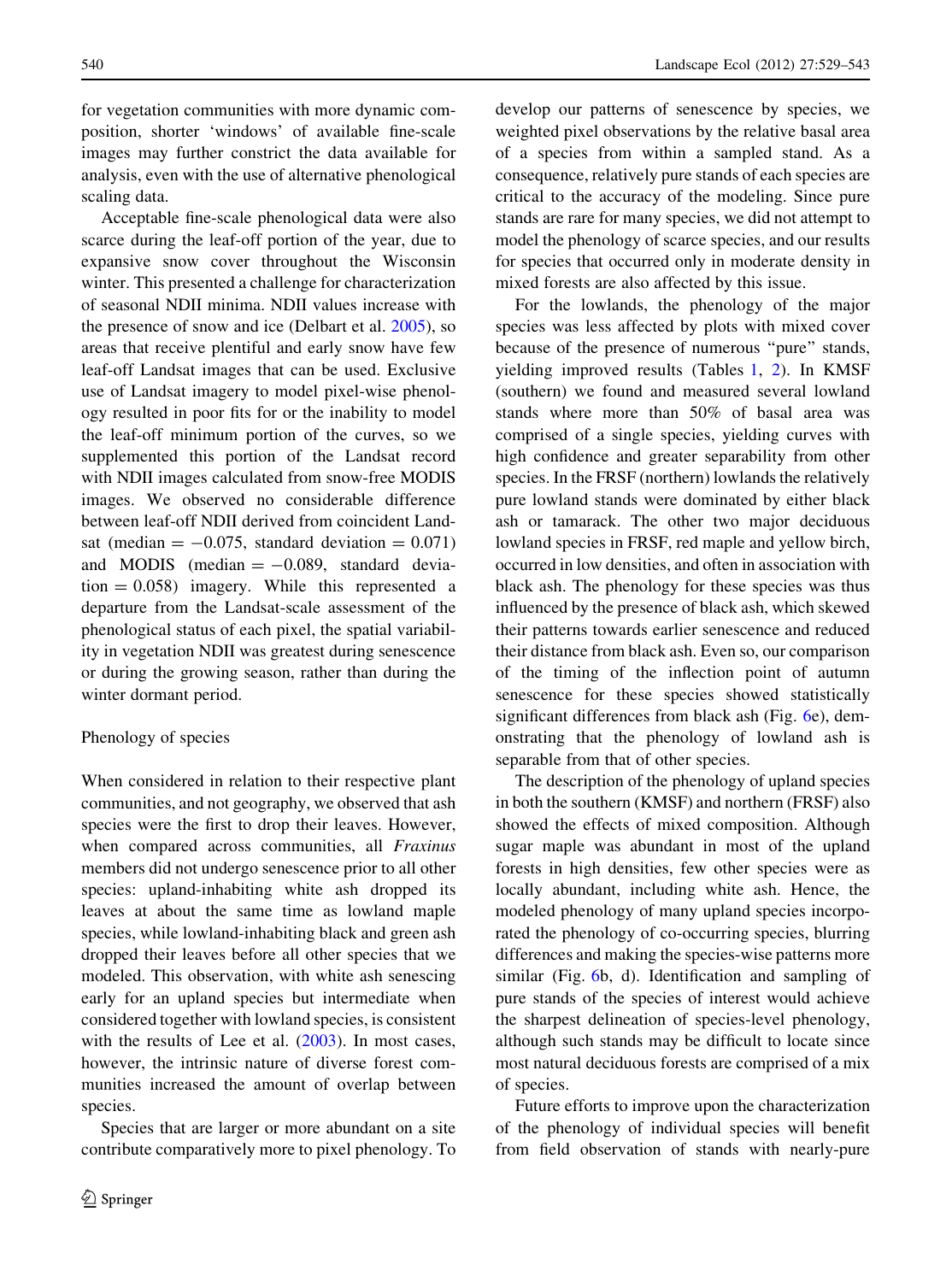composition for the species of interest. This would improve the resolution of differences between the phenologies of different species, although the lack of such pure stands for most deciduous species will limit such an effort in practice. Alternatively, a technique such as independent component analysis (Ozdogan [2010\)](#page-14-0) may elucidate species phenology from mixedspecies pixels. In our case, the limited dimensionality of our models precluded this option for phenological unmixing by species-wise 'endmembers.'

Among the major species with relatively pure pixels, we observed a consistent pattern of a lengthened duration of senescence in the northern study area, both within and across species (Tables [4](#page-8-0), [5\)](#page-8-0). This contrasts with Zhang and Goldberg ([2011\)](#page-14-0), who observed shortened duration of fall foliage coloration with increasing latitude in the northeastern US and Canada. There are several explanations for this result, ranging from differences in image processing, to differences in plant communities, to biological processes. Some, but not all, of the difference in slopes is a consequence of artifacts from the NACP processing: although there was a longer senescence duration for DLiS organization over day-of-year, both approaches demonstrated statistically significantly longer IQRs for all species in the northern study area (Table [5\)](#page-8-0).

In the case of black ash, our difference in duration is explained in part by differences in leaf-off minima between the two areas, as our definition of 'interquartile range' caused the duration of senescence to be dependent on the amplitude of the curve (e.g., species with a smaller amplitude have a narrower time interval between 25 and 75% of their NDII values, even if the slope is the same). The presence of conifers in black ash stands caused the later autumn phenology pattern to have a shallower slope for this species, as winter greenness in these stands was not as low as in others. However, the difference observed for the other three species was relatively consistent, with similar amplitudes of NDII values between areas. The consistency of difference in the slope of senescence across species indicated that some other factor is responsible for the difference in the rates of senescence in the two areas.

Differences in the duration of senescence, slope, and the inflection points of the same species in both study areas reflect issues in the NACP algorithm and/ or DLiS approach, which could also explain some of our difference with Zhang and Goldberg [\(2011](#page-14-0)). MODIS-derived phenology products are sensitive to

model parameters and vary in consistency between ecoregions and in their characterization of the same region (White et al. [2009\)](#page-14-0). While there are errors associated with the NACP data, those errors were either systematically constant or minimal enough to describe the same species in different areas comparably. Of the four species found in both areas, inflection points of the three that were locally abundant in both areas (black ash, red maple, sugar maple) were not significantly different within each species (Fig. [6e](#page-9-0)), suggesting that NACP end-of-season estimates had similar variation in both areas.

A longer duration of senescence at more northerly latitudes is in agreement with Dixon [\(1976](#page-13-0)), who observed a longer duration of leaf fall in northern latitudes (36 N vs. 55 N), but did not examine differences in leaf fall rate within a species across its range. In contrast to both Dixon ([1976\)](#page-13-0) and our results, which utilized only two relatively discrete locations to make this observation, Zhang and Goldberg ([2011\)](#page-14-0) covered a regional landscape and found different patterns. Although their results showed a latitudinal gradient in autumn color phases, there were distinct locales where phenology was driven by other landscape processes such as topography, urbanization, and proximity to large bodies of water. It may be possible that a non-latitudinal landscape phenomenon drove the differences in duration of senescence that we observed.

At a finer scale, different species may vary in the way their phenology responds to abiotic gradients. In cooler areas dormancy may occur more slowly as a result of the effect of cooler temperatures on metabolic processes (or a threshold of accumulated cooling), although models to characterize senescence that utilize cooling degree days alone do not perform as well as those that also incorporate the day of year (Richardson et al. [2006\)](#page-14-0). Genetics may drive some of the differences in phenological development (Lechowicz [1984\)](#page-14-0), and adaptive pressure may be responsible for species-specific leaf phenology strategies which vary in response to moisture conditions (Escudero and del Arco [1987](#page-14-0)). For comparisons within species, Tateno et al. ([2005\)](#page-14-0) examined the phenology of several species across an altitudinal gradient following the approach of Dixon ([1976\)](#page-13-0). Four of the six species that were present across the gradient took longer to senesce on the higher (drier) slope. Of note, the Acer and Fraxinus species in their study took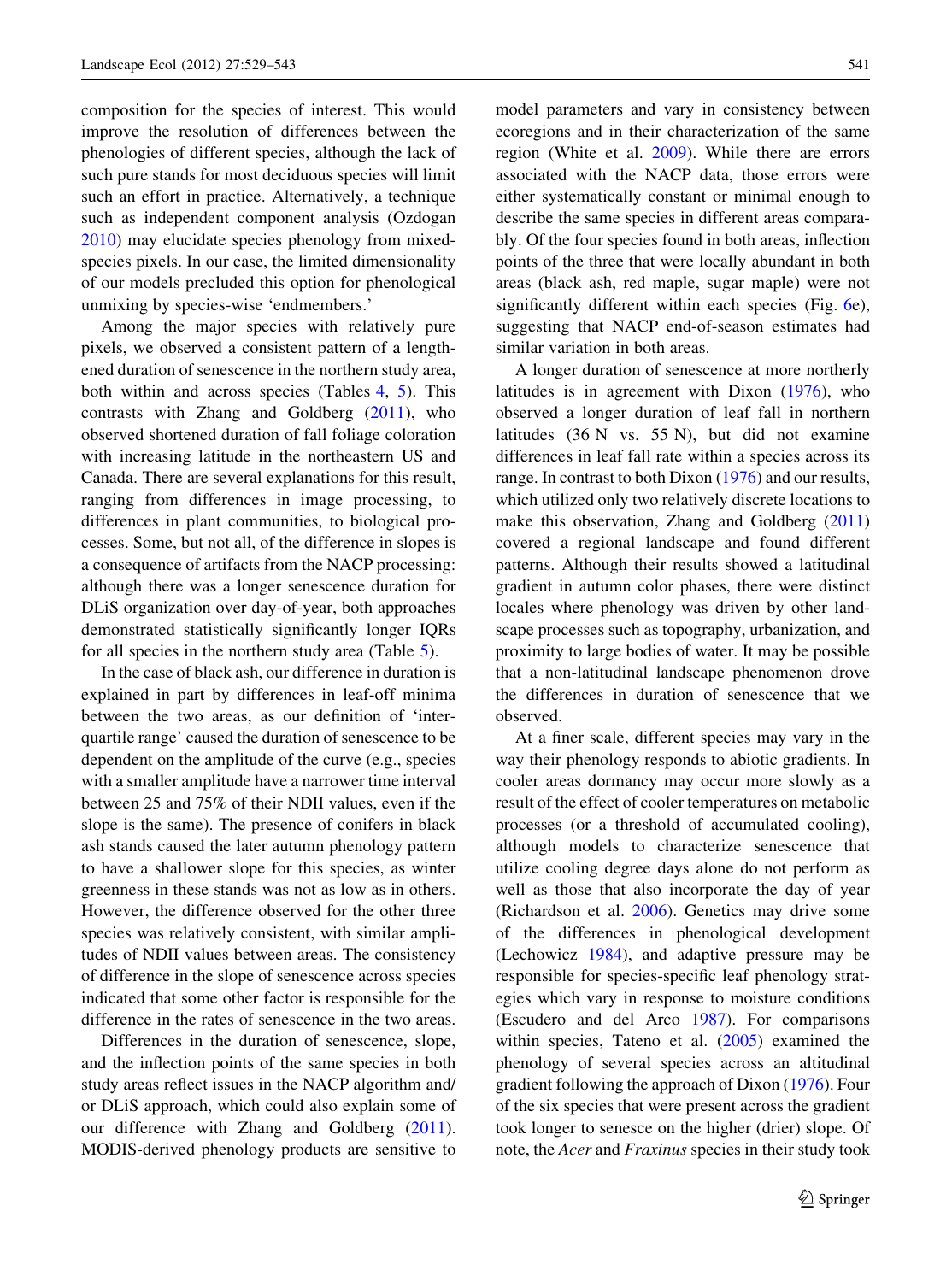<span id="page-13-0"></span>longer to senesce in the drier environment. Further work is needed to determine if the differences we observed were the result of species-specific responses to abiotic gradients, and if so, what the drivers for these responses are.

Once re-ordered by the MODIS-scale phenology, we observed that much of the spatial variability in the autumn phenology of deciduous forest types in Landsat data was driven by spatial variation in forest community composition. Though we observed in the field that the phenology of individual trees of the same species varied, similar to Liang and Schwartz [\(2009](#page-14-0)), there was sufficient separation of populations among many pixels on the landscape to show differences between species, even with intra-species variability. As ash was significantly more separable from its neighbors based on phenology alone, we feel that this method presents an opportunity to map ash abundance using phenology.

Moreover, this technique presents the opportunity to examine how fine-scale variability in land surface phenology is affected by vegetation community composition. Our method can be applied across a range of climates to facilitate 30 m-resolution regional-scale phenological analysis beyond the extent of a Landsat footprint. This generalizability is unique and valuable for investigations where the phenology of a particular taxon is important. For example, the extended phenology of invasive plants has been used to locate such species (Resaco et al. [2007](#page-14-0)), but traditional analyses depend on images with fortuitous timing to capture the phenological process of interest in the study area. Considering the within- and across-scene variability of phenology in Landsat images, our approach stands to overcome some of the limitations of image differencing for phenology-oriented studies, though successful generalization will require knowledge of the plant communities in the areas to be studied.

## Conclusions

We developed a method to describe pixel-wise autumn phenology using Landsat images in a consistent manner across the landscape, and demonstrated differences in end of season phenology between species that remained consistent geographically with respect to co-occurring species. Fine scale variations in autumn vegetation community phenology were driven by

species composition. Our method can be extended to other ecosystems to model senescence in systems with species that exhibit unique phenology. In our case, we believe that these results provide the basis to map ash trees across a broad spatial extent (several Landsat scenes) at 30 m resolution, having shown that lowland ash species senesce significantly earlier than other deciduous forest species in Wisconsin, USA. Moreover, better understanding and discrimination of species-level phenology—temporally and spatially could improve other landscape-level analyses of ecosystem function. The use of alternative spatial phenological products other than NACP data would increase potential applications of the DLiS method, likely overcoming issues with data-limitation.

Acknowledgments This research was funded by the Wisconsin Department of Natural Resources. Two anonymous reviewers provided feedback that greatly improved the manuscript. The authors would like to thank Jane Cummings-Carlson for collaborative support, Aditya Singh for discussion and computing support, Clayton Kingdon for help with editing and image processing, Peter Wolter for in-depth discussions, and Suming Jin for processing insights. Thanks also to Kelly Doyle, Jennifer Limbach, and Angelique Edgerton, and Nathan Rehberg for field assistance. Finally, we would like to thank the USGS for opening the Landsat data archive.

#### References

- Ahl DE, Gower ST, Burrows SN et al (2006) Monitoring spring canopy phenology of a deciduous broadleaf forest using MODIS. Remote Sens Environ 104:88–95
- Ahlgren CE (1957) Phenological observations of nineteen native tree species in northeastern Minnesota. Ecology 38:622–628
- Canty A, Ripley B (2009) Boot: bootstrap R (S-Plus) Functions. R package version 1.2, 38
- Curtis JT (1959) The vegetation of Wisconsin: an ordination of plant communities. The University of Wisconsin Press, Madison
- de Beurs KM, Townsend PA (2008) Estimating the effect of gypsy moth defoliation using MODIS. Remote Sens Environ 112:3983–3990
- Delbart N, Kergoat L, Toan TL et al (2005) Determination of phenological dates in boreal regions using normalized difference water index. Remote Sens Environ 97:26–38
- Delbart N, Picard G, Le Toan T et al (2008) Spring phenology in boreal Eurasia over a nearly century time scale. Global Change Biol 14:603–614
- Dixon KR (1976) Analysis of seasonal leaf fall in north temperate deciduous forests. Oikos 27:300–306
- Dymond CC, Mladenoff DJ, Radeloff VC (2002) Phenological differences in tasseled cap indices improve deciduous forest classification. Remote Sens Environ 80:460–472